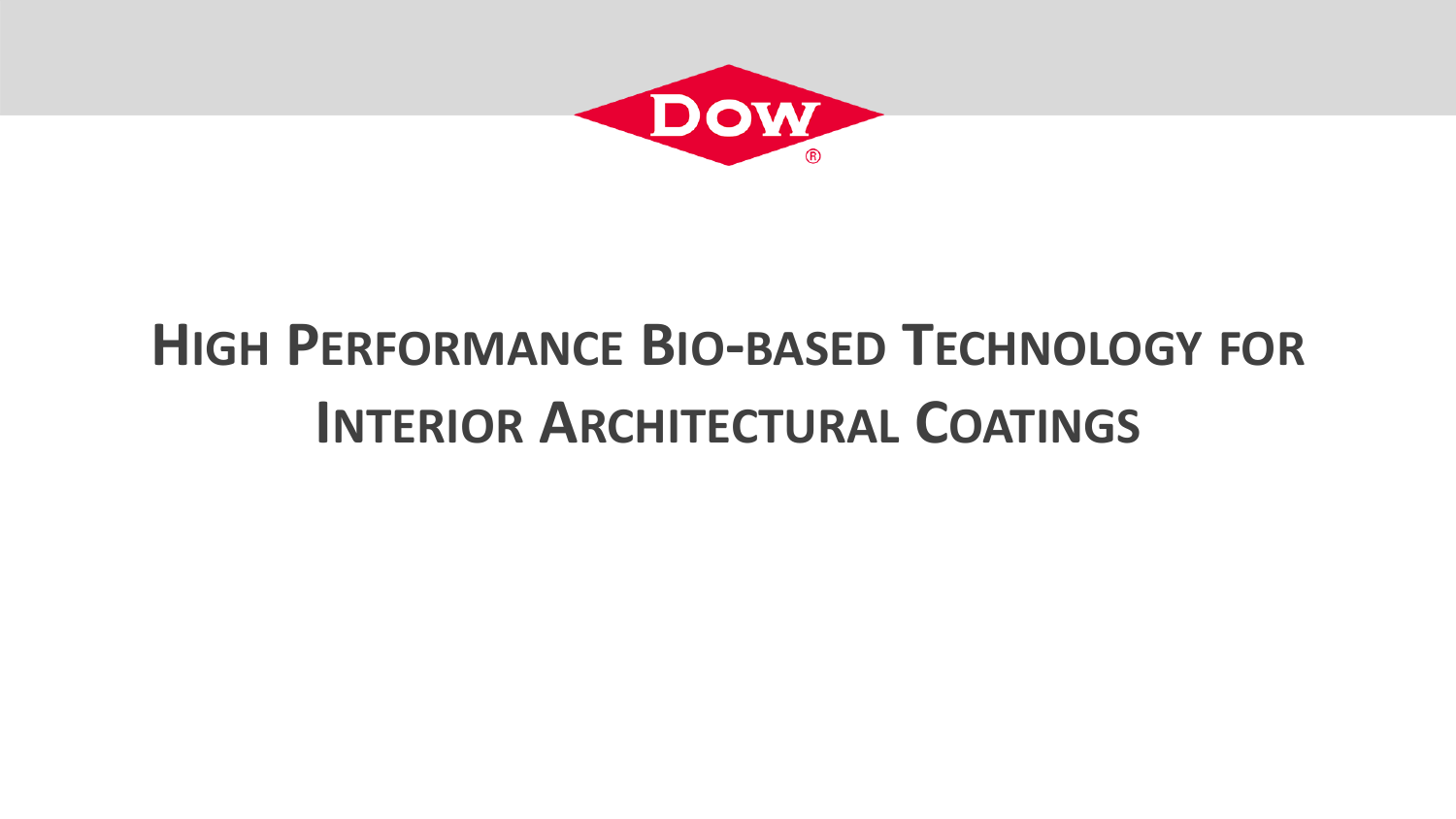# **DOW- COMMITTED TO SUSTAINABLE DEVELOPMENT**

## ▪ **Dow 2025 Sustainability Goal:**

We will advance the well-being of humanity by helping lead the transition to a sustainable planet and **society, maximizing economic, environmental and societal value.**

- Reducing fossil fuel use is a more sustainable trend
- Greenhouse gas effect is a global environmental challenge
- Bio-based materials could decrease carbon footprint of paints and coatings leading to a more sustainable future



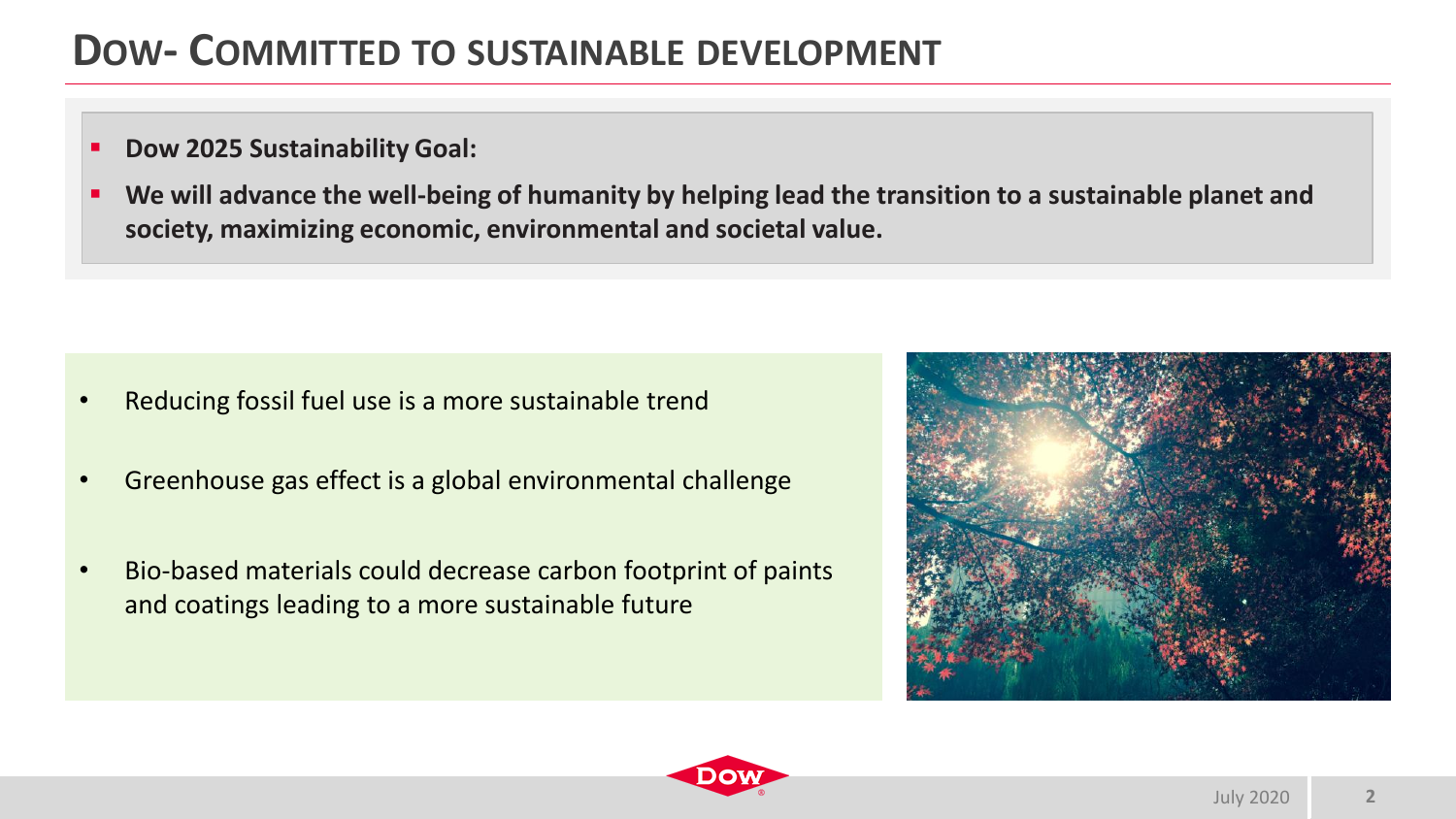# **DOW'S BIO-BASED PAINT BINDER TECHNOLOGY**

- Our award winning\* bio-based acrylic emulsions offer premium paint performance while reducing the carbon footprint of paints and coatings by using ingredients derived from nature.
- At least 25% of nature derived ingredients
- Offers qualification for USDA BioPreferred procurement program
- Business Intelligence Group (BIG) Award 2019 Sustainability product of the year\*
- Ringier Award 2019 in Greater China
- "Innovation technology" award at the " Paint & Coating Industry Magazine" 60<sup>th</sup> Anniversary in Greater China

[\\* https://www.businesswire.com/news/home/20190802005209/en/Dow-wins-2019-Sustainability-Awards-Business-Intelligence](https://www.businesswire.com/news/home/20190802005209/en/Dow-wins-2019-Sustainability-Awards-Business-Intelligence)





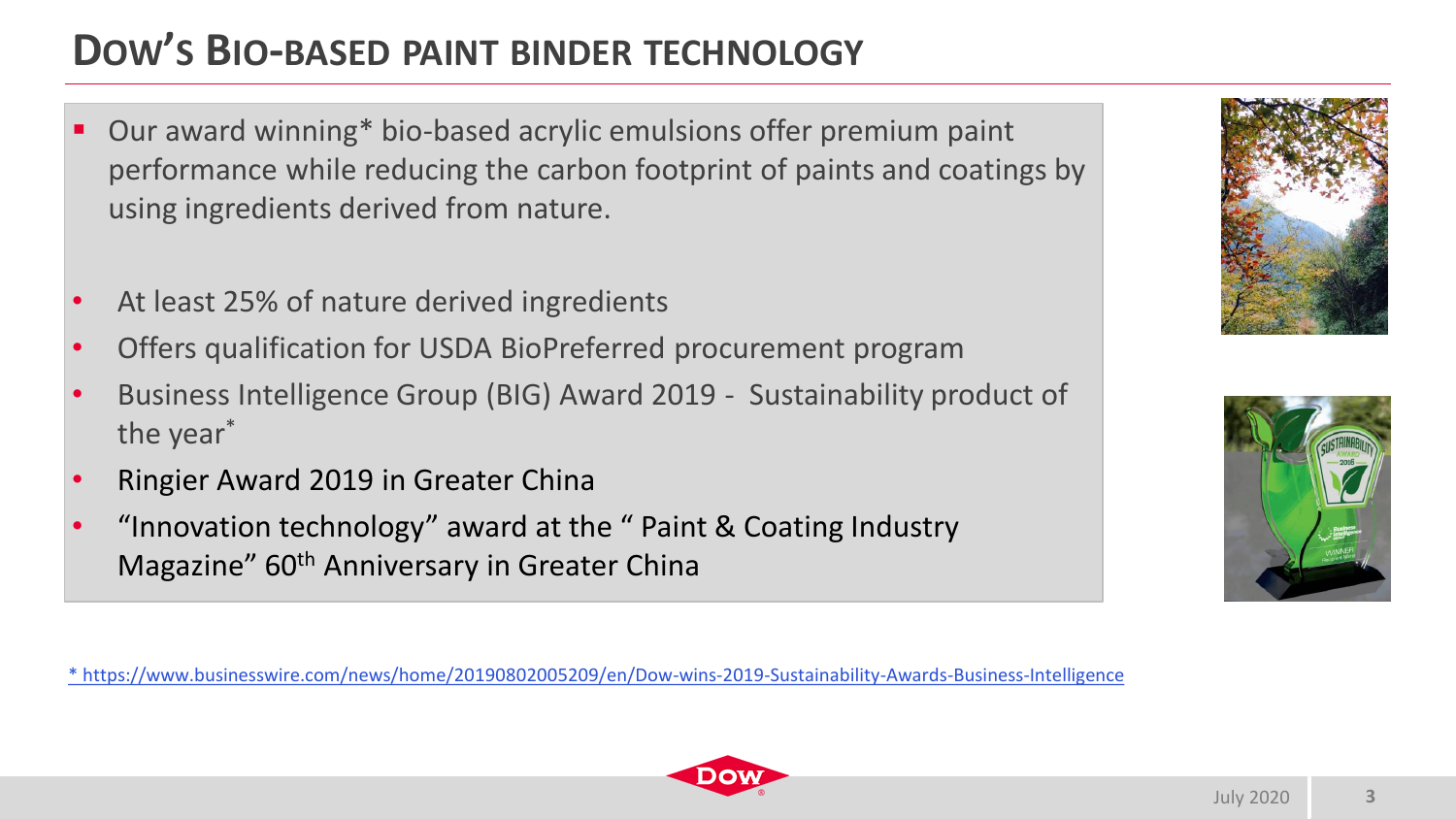# **MAKING OF A DOW BIO-BASED PAINT BINDER**



Dow sources its biobased ingredients from grasses, plant stalks and seeds grown on existing farmlands

\* Formaldehyde abatement technology offered in selected binders

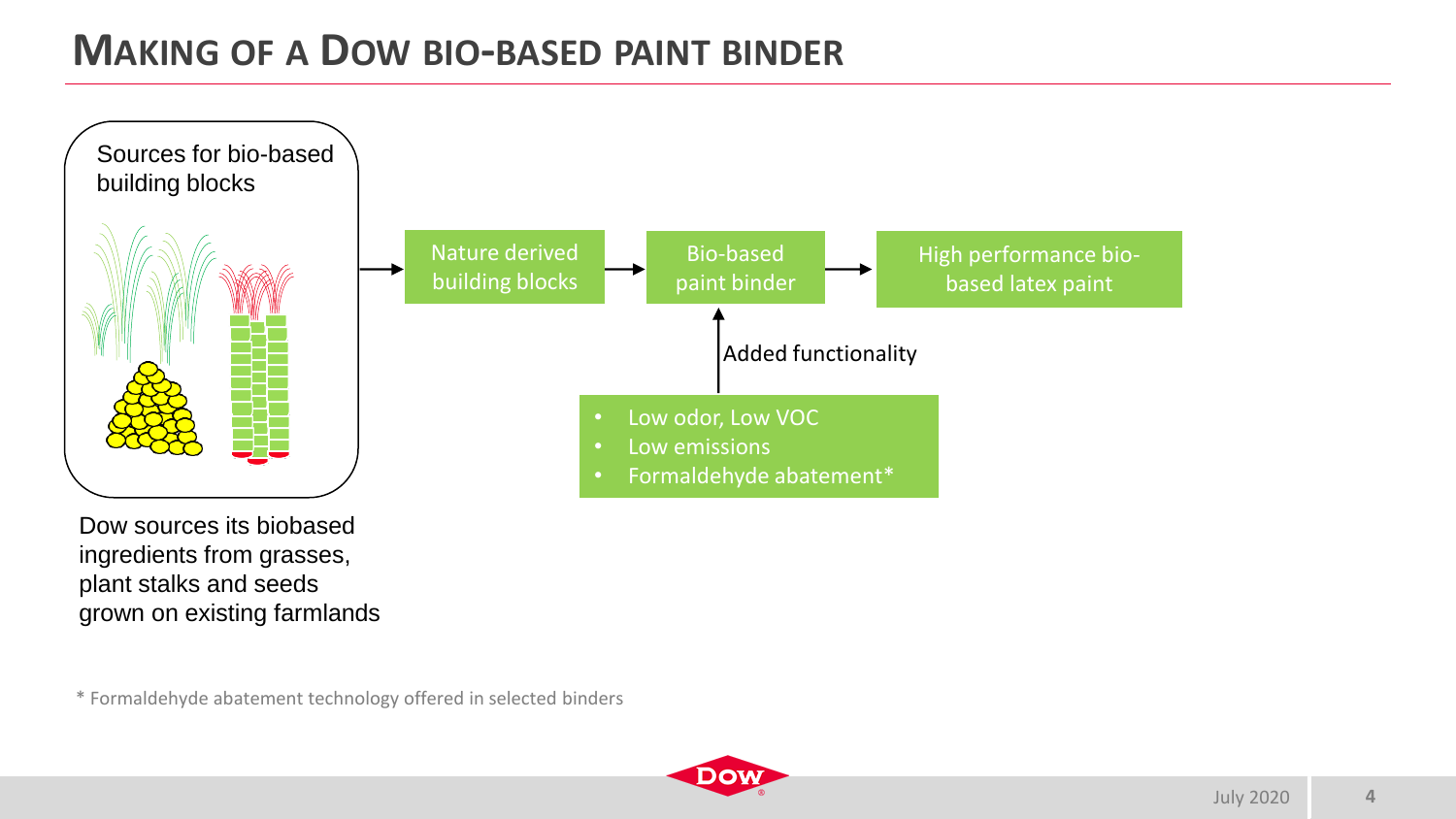## **BIO-BASED BINDERS OFFERS MULTIPLE BENEFITS TO PAINT MAKERS AND CONSUMERS**

**Paint Producers End consumer** 

## **Performance**

**Formulation and Paint application**

### **Sustainability**

- Scrub resistance
- Excellent hiding
- Formaldehyde abatement
- Suitable for kid's paints
- Low coalescent demand
- Offers production and positioning of premium paints
- No change in paint production, storage and shipping process
- Ease of painting and higher productivity
- Lowers carbon footprint of paints
- Tested and verified bio-based content
- Low VOC, Low odor, Low emissions capability
- Offers opportunity to qualify for USDA BioPreferred labeling
- Offers opportunity to qualify for LEED, Green Building credits

- Great aesthetics and wall protection
- Long durability, fewer re-paints
- Low odor
- Excellent paint experience and job completion

- Bring nature back into the home\*
- Improved indoor air quality is great for kids and family
- Investment in a safer home and cleaner earth
	- \* Partial bio-based content

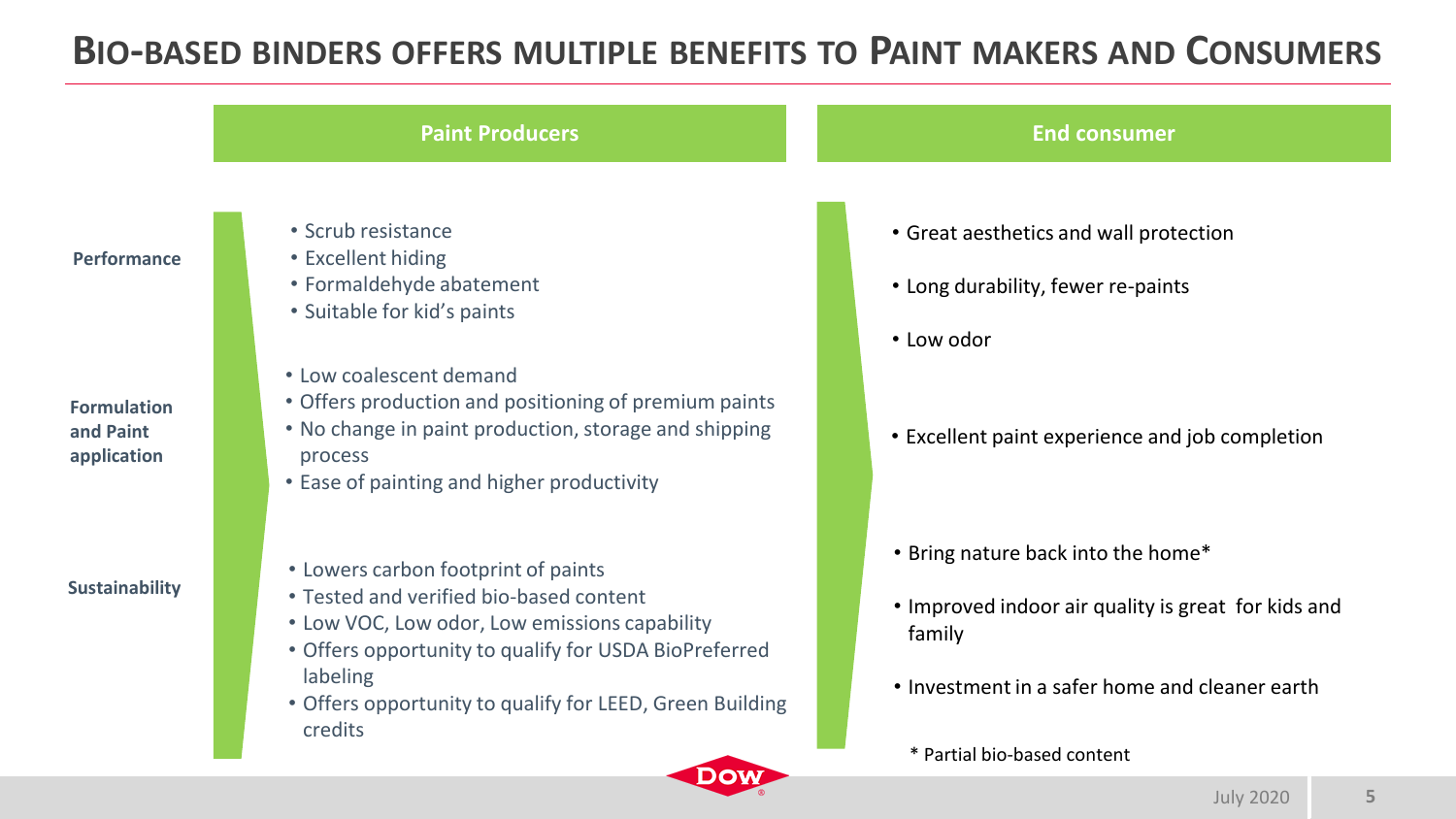## **DELIVERING MORE SUSTAINABLE PAINT BINDERS**



- Offers paint producers access to Green Building credits via LEED, BREEAM
- Offers qualification for "Green" procurement programs (e.g. USDA BioPreferred)

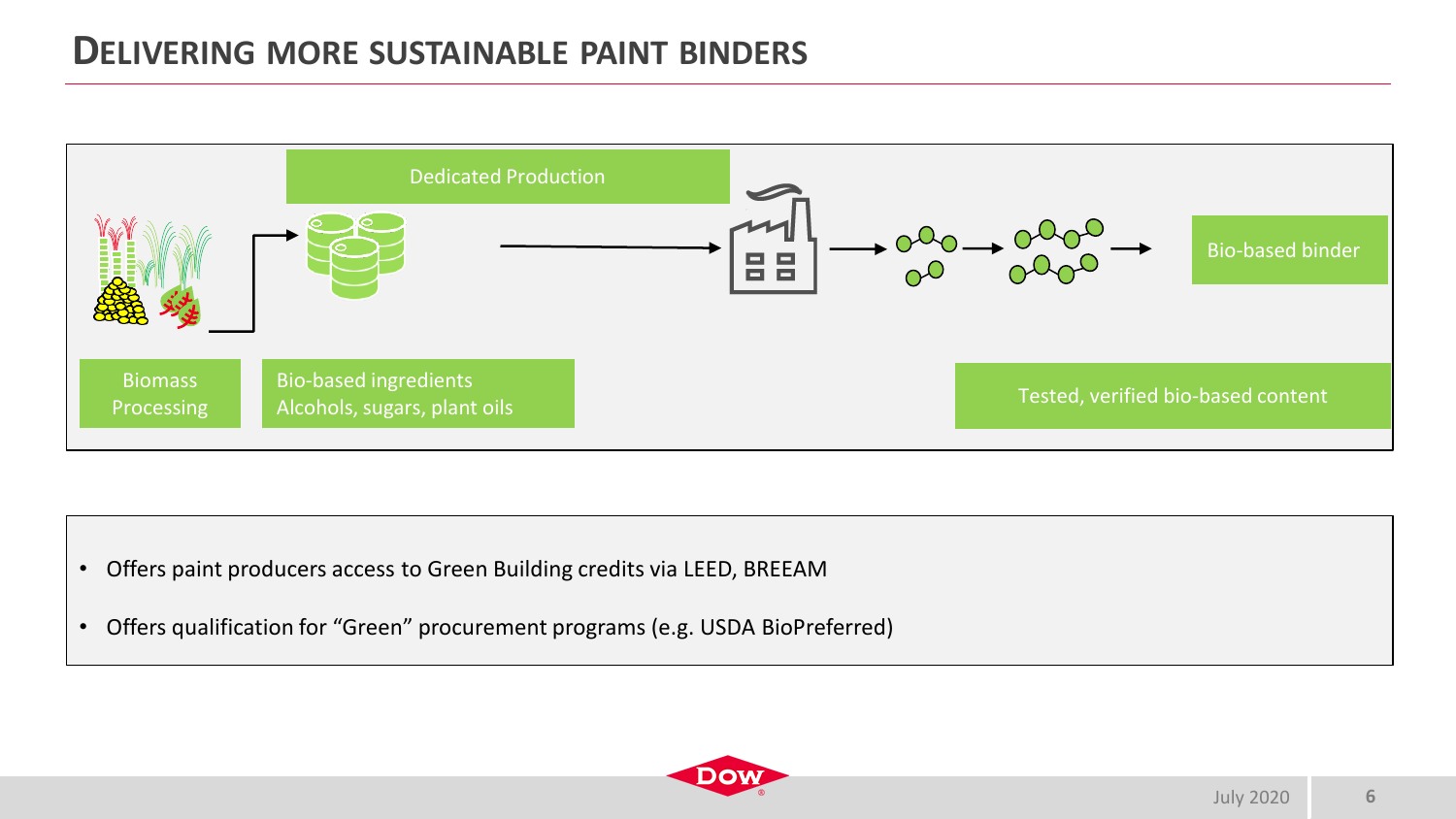

# **Seek**

# Together™

© 2020 by The Dow Chemical Company. All rights reserved

® ™ Trademark of The Dow Chemical Company ("Dow") or an affiliated company of Dow